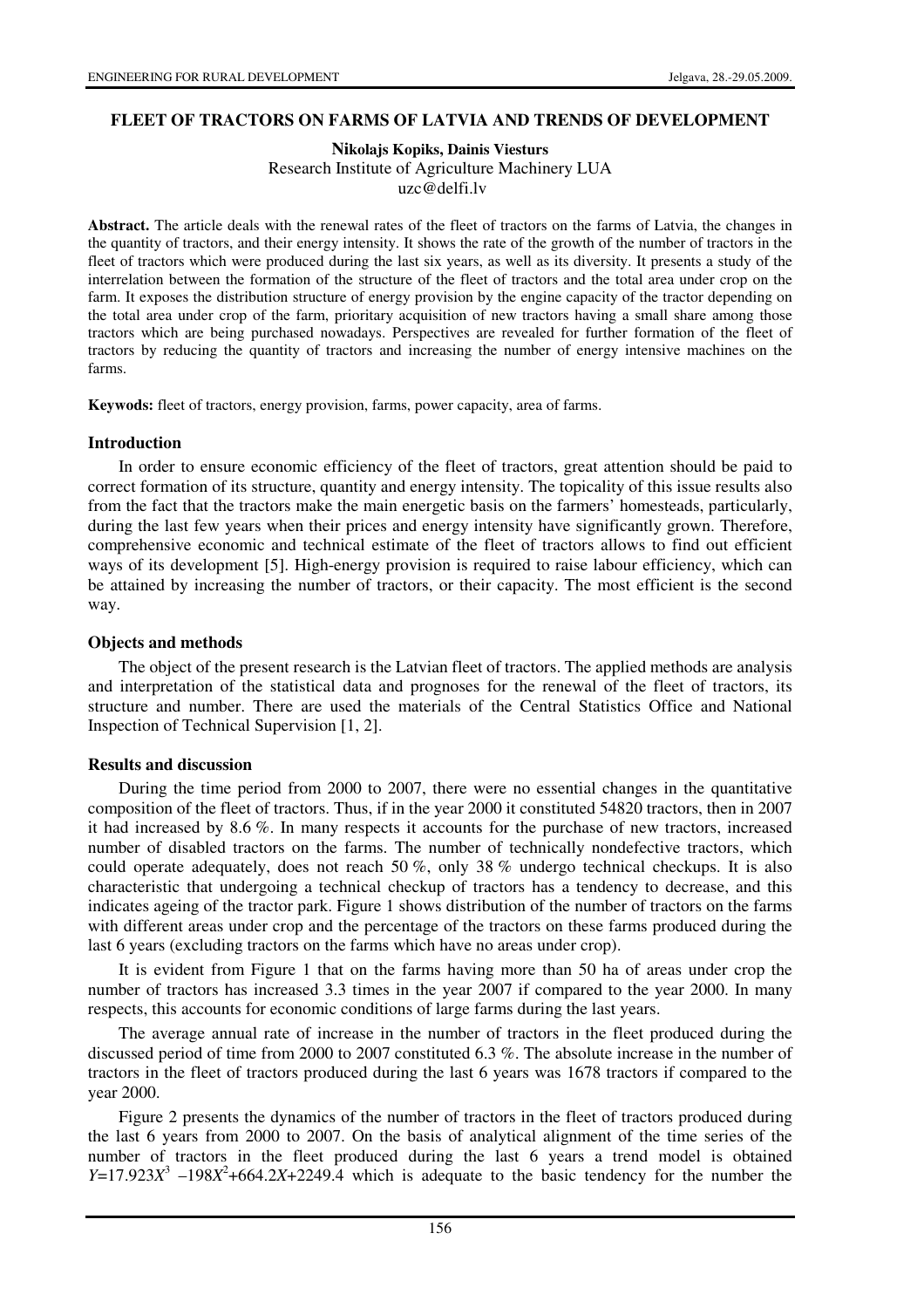tractors produced during the previous 6 years to change in the fleet. This confirms the value of the determination coefficient  $R^2 = 0.8632$ . In the trend model the changes of the number of tractors produced during the last 6 years in the fleet of tractors are regarded as the function  $Y=f(x)$ , where *Y* is a theoretical value of the number of tractors produced in the previous 6 years,  $X$  is the period of time (years),  $X = 1...8$  (the years 2000 and 2007).



Fig. 1. **Total number of tractors and their percentage produced during the last 6 years on farms with different areas under crop (the years 2000 and 2007)**



Fig. 2. **Dynamics of the number of tractors in the fleet of tractors produced during the last 6 years from 2000 to 2007** 

It is evident from Figure 2 that the dynamics of the number of tractors in the fleet produced during the last 6 years has certain heterogeneity caused by economic conditions of the farm and other factors.

The equation obtained as a result of analytical alignment of the time series, as well as the changes of the number of tractors in the fleet produced during the last 6 years show that its development takes place with a variable increase. The coefficient ( $a_3 = 17.923$ ) characterises the acceleration level of the particular process and shows that it grows since  $a_3 > 0$ .

Significant changes are going on in the qualitative composition of tractors, their capacity is growing. Thus, in 2007, if compared to the year 2000, the total capacity of the fleet of tractors had increased by 15 %. Figure 3 presents a change of the mean capacity of the tractor on farms with different areas under crop in comparison of the year 2000 to 2007.

 It is apparent from Figure 3 that the mean capacity of the tractor on a farm with an area under crop up to 50 ha is 48 kW, but on farms with areas under crop more than 50 ha it was 66 kW in the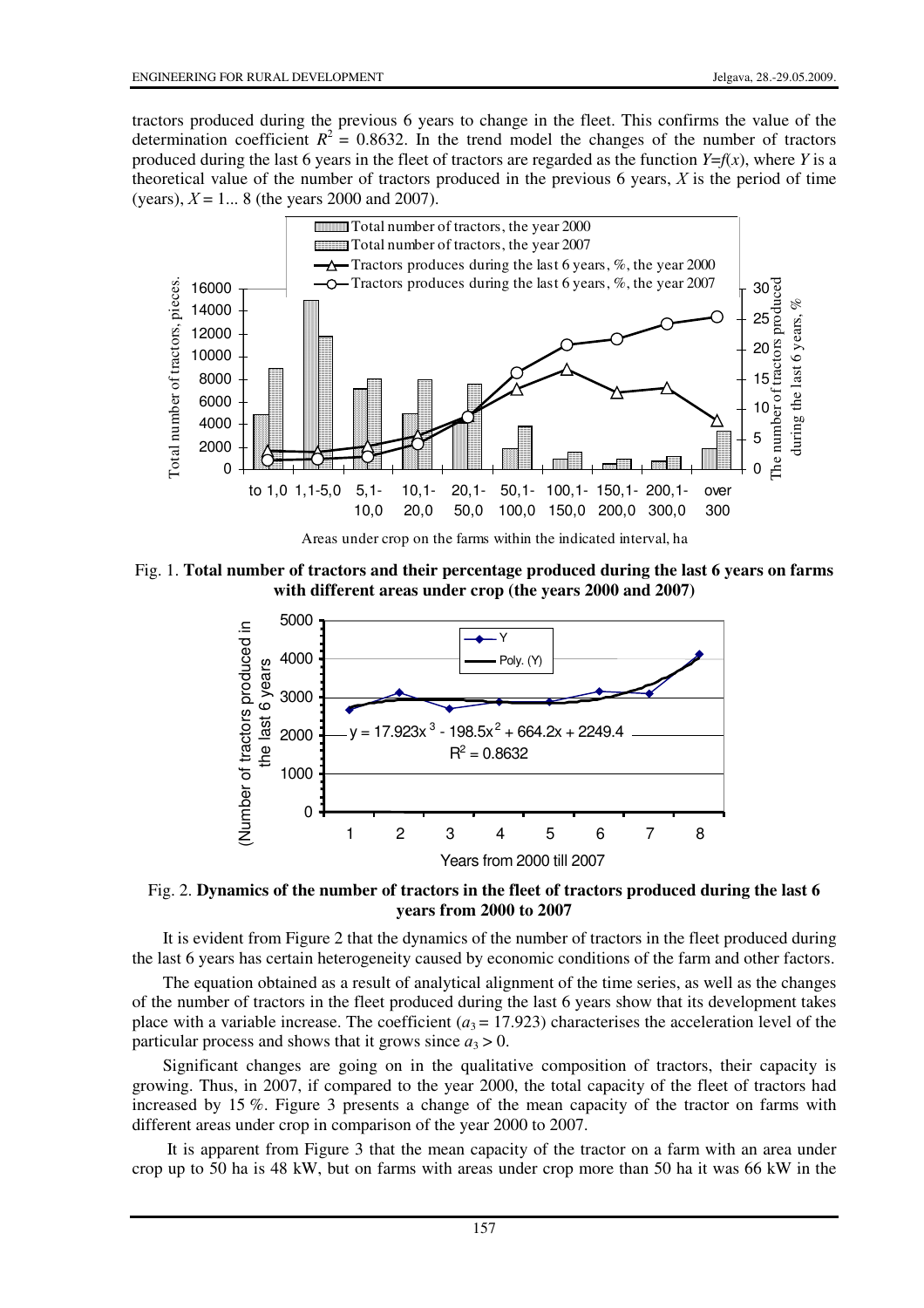year 2000, and in the year 2007 it was 51 and 73 kW, respectively. The data show that on small farms the mean capacity of the tractor increased by  $7\%$ , and on larger farms it went up by 12 % in the year 2007 if compared with the year 2000. The specific energy provision per hectare of the area under crop has changed as well. Figure 4 presents the distribution of energy provision on the farms engaged in the grain production with various areas under crop.



Areas under crop on the farms within the indicated interval, ha

Fig. 3. **The mean capacity of the tractor on farms with different areas under crop (in the years 2000 and 2007)**



Areas under crop on the farms within the indicated interval, ha

## Fig. 4. **Energy provision and the total area under grain on the farms (the years 2000 and 2007)**

Figure 4 shows that the mean energy provision on the farms with the areas under crop less than 50 ha is 8.1 kW ha<sup>-1</sup> but on the farms which are larger than 50 ha it was 2.19 kW ha<sup>-1</sup> in the year 2000, and in  $2007 - 12.3$  and  $1.77$  kW ha<sup>-1</sup>, respectively. The data analysis indicates that on the small farms the specific energy provision per hectare increased over 52 % in 2007 in contrast to the year 2000. The cause of this is the fact that the area under crop has decreased on these farms, there are a lot of tractors (see Fig. 1), and the mean capacity of the tractor has increased by 7 %. On the average, the area per one tractor is 6 ha. On the large farms the specific energy provision per hectare has decreased by 19 %. On the average, the area per one tractor is 47 ha. If comparison is made of the number of farms having more than 50 ha of the area under crop, in 2000 there was 1 % of such farms, their areas under crop constituted 41 % of the total area under crop, but in  $2007 - 3$  %, and their area under crop covered 66 %. There is a tendency for the farms to increase their areas.

Data show that the energy provision on the farms is ensured not at the expense of the number of tractors but by increasing their capacity. Evidence to this is the fact that high-power tractors are mainly used on the large farms, which allows having high efficiency of the tractor aggregates and promotes reduction in the fuel consumed per hectare. Changes in the energy provision are also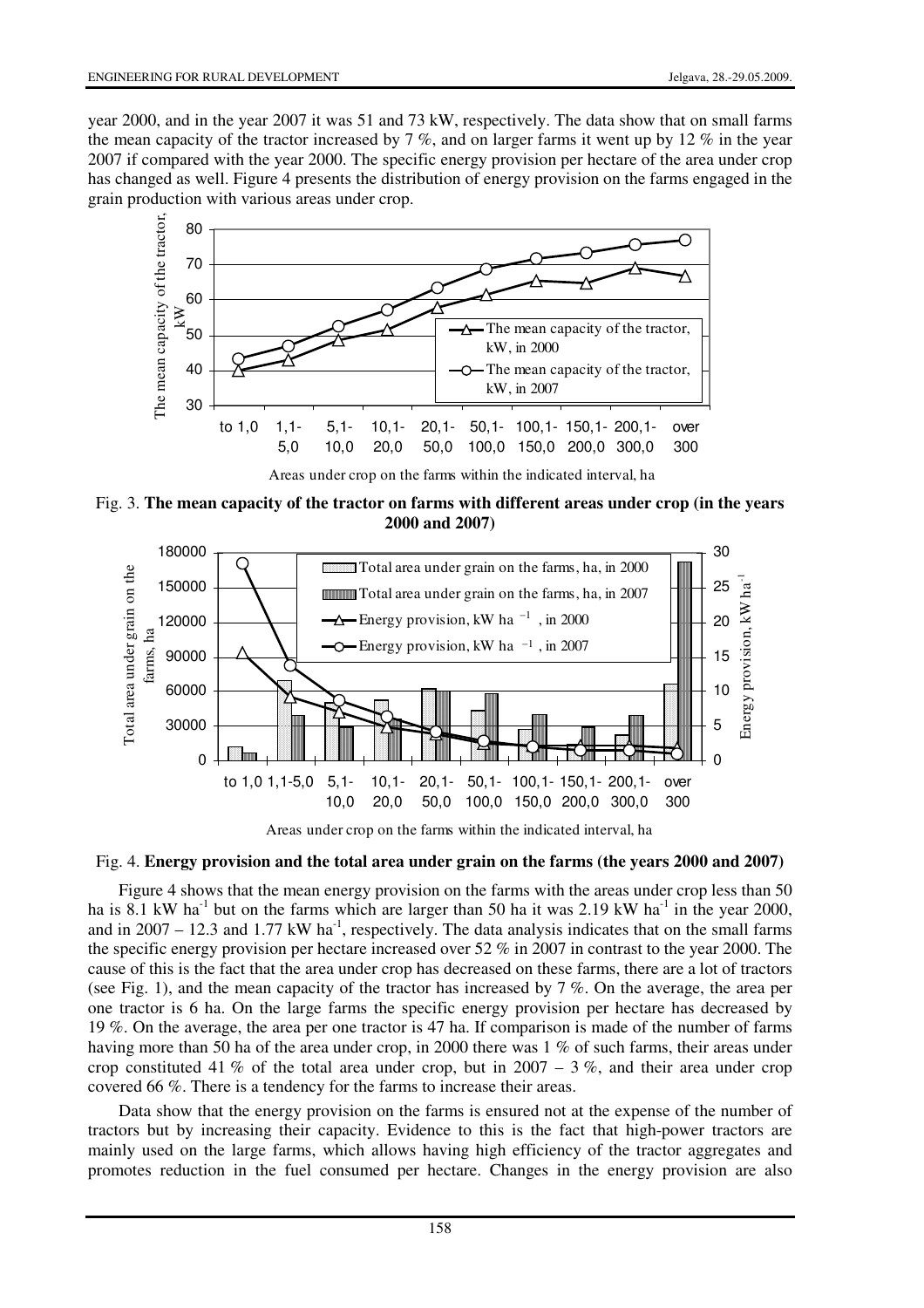connected with the application of new technologies. Besides, the use of combined aggregates performing several technological operations raises simultaneously the indices which characterise the growth of efficiency and point to a change in the soil tillage methods [3].

For comparison, in the industrial countries, like Canada, the USA, Australia, the energy provision constitutes  $0.35$  kW ha<sup>-1</sup>, in the countries of Central and Eastern Europe – 1.06 kW ha<sup>-1</sup>, on small farms of Western Europe and Japan –  $9.18 \text{ kW}$  ha<sup>-1</sup> [4]. Data show that highly efficient energy intense machinery is used in the industrial countries. Energy provision is solved at the expense of increased capacity of tractors, not their number.

When a tractor was chosen, the highest priority was given to 5 brands from the year 2000 to 2007. Purchase of the tractors in this period is presented in Figure 5.



Fig. 5. **Purchase of new tractors of the highest priority by the farms in the years 2000 and 2007** 

It is evident from Figure 5 that the tractors of the brand MTZ have the greatest share in the considered group of tractors. However, the number of the acquired tractors MTZ is decreasing from year to year as compared with the total number of tractors purchased during a year. Thus, in 2000, their share constituted 72 %, but in 2007 already 26 %. Data show that among the purchased tractors ever increasing preference is given to the brands: Valmet (Valtra), John Deere, Case. This indicates that the decisive factors in the renewal process of tractors are not only the prices but also reliability, energy intensity, the possibilities of effective application, fuel economy, comfort and other indices.

# **Conclusions**

- 1. Data analysis indicates that the structure of the fleet of tractors on the farms of Latvia is changing at the expense of the increasing share of energy intensive tractors.
- 2. During the period from the year 2001 to 2007, the total power of the tractor fleet has increased by 15 %, or 390475 kW.
- 3. The structure of the fleet of tractors on the farms depends on the total area under crop and the volume of production of the farm.
- 4. On the farms with the total area under crop of 200-300 ha, the tractors of 80-100 kW capacity constitute 85 %.
- 5. The tendency of the farms to become larger, the increasing number of energy intensive machines, the renewal rates of the fleet of tractors and the number of technically nondefective tractors allow a prognosis that in the future the number of tractors may reach 24 – 28 thousands.

# **References**

- 1. Lauku saimniecības Latvijā 2007.gadā. Rīga, LR CSP, 2008. 36 lpp.
- 2. LR Centrālās statistikas pārvaldes materiāli.
- 3. N.Kopiks, D.Viesturs. Power Supply Of Tractors On Agricultural Farms. Proceedings of the  $5<sup>th</sup>$ International Scientific Conference EngineeringRural Development, Jelgava: 2006, pp. 53.-57.